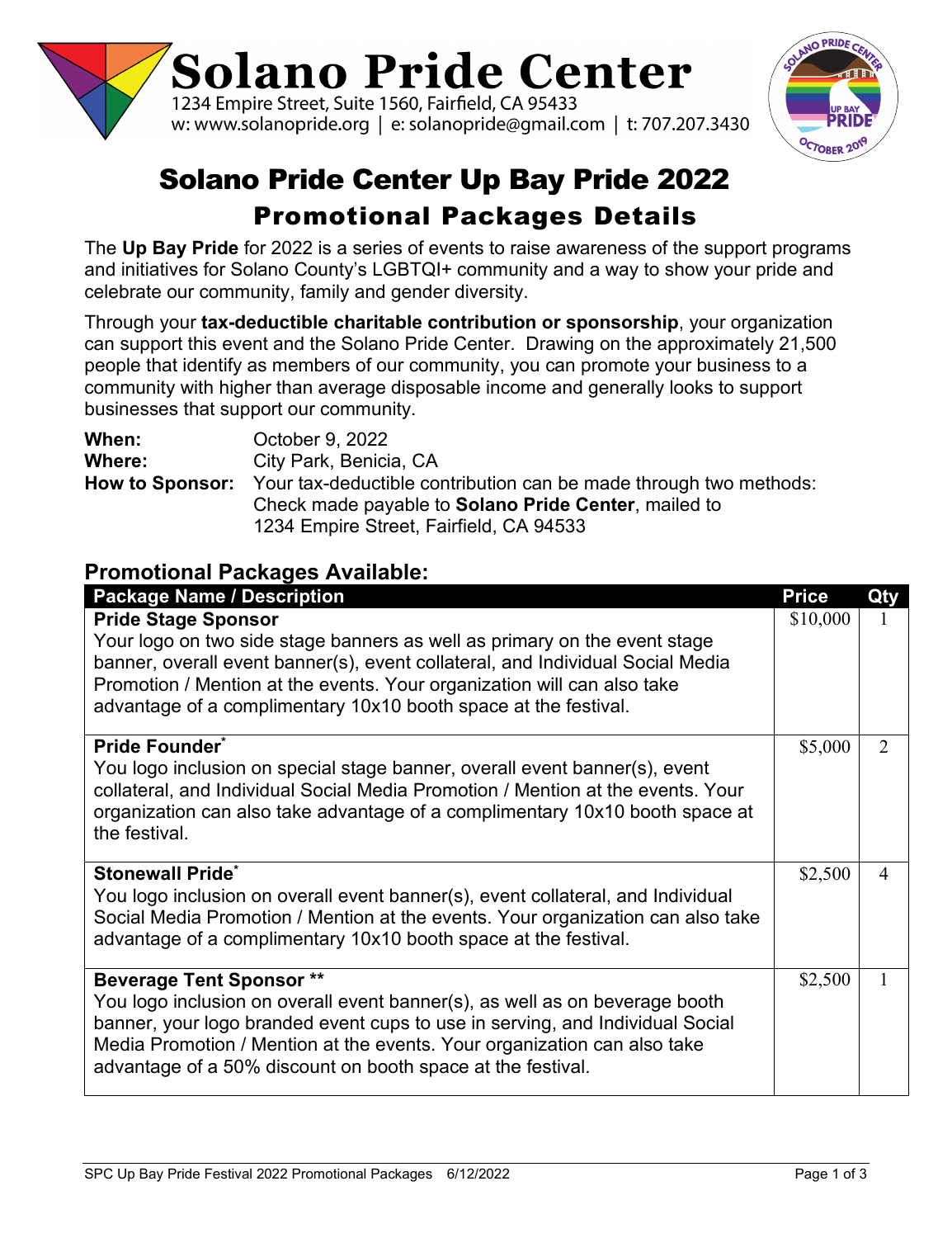| SPC Up Bay Pride Festival 2022                                                  |              |                |
|---------------------------------------------------------------------------------|--------------|----------------|
| <b>Package Name / Description</b>                                               | <b>Price</b> | Qty            |
| <b>Christopher Street Remembered*</b>                                           | \$1,500      | 8              |
| You logo inclusion on overall event banner(s), event collateral, and Individual |              |                |
| Social Media Promotion / Mention at the events. Your organization can also take |              |                |
| advantage of a 75% discount on booth space at the festival.                     |              |                |
| <b>Harvey Milk Champion *</b>                                                   | \$1,000      | $\overline{2}$ |
| You logo inclusion on overall event banner(s), event collateral, and Individual |              |                |
| Social Media Promotion / Mention at the events. Your organization can also take |              |                |
| advantage of a 50% discount on booth space at the festival.                     |              |                |
| <b>Out and Proud Supporter</b>                                                  | \$500        | N/A            |
| You name included on special sponsor event banner(s), and Group Social Media    |              |                |
| Promotion posts. Your organization can also take advantage of a 25% discount    |              |                |
| on booth space at the festival.                                                 |              |                |
| <b>Proud Mary</b>                                                               | \$250        | N/A            |
| You name included on special sponsor event banner(s), and Group Social Media    |              |                |
| Promotion posts. Your organization can also take advantage of a 10% discount    |              |                |
| on booth space at the festival.                                                 |              |                |
|                                                                                 |              |                |

Artwork must be received by 9/23/19 by end of day for inclusion in collateral material possible with earlier submission. Social media promotion / mention happens upon receipt of payment by promoting party. Artwork should be emailed to events@solanopride.org.

\*\* For Beverage Tent Sponsor, to have cups branded, artwork and contract must be received by September 13<sup>th</sup>.

For more information, please email [events@solanopride.org](mailto:events@solanopride.org) or call

Jonathan Cook Thomas Bilbo p: 707-207-3430

Executive Director Executive Director Chairman of the Board<br>
n: 707-207-3430<br>
m: 415-786-8157

#### **Nonprofit Notice:**

Up Bay Pride is a fundraising and community building event for Solano Pride Center, a 501(c)(3) nonprofit organization. All donations are tax deductible in accordance with current tax laws. The tax ID for the Center is 68-0477185. For more information, contact:

> Solano Pride Center 1234 Empire Street, Suite 1560; Fairfield, CA 94533 o: (707) 207-3430 w: [www.solanopride.org](http://www.solanopride.org/)